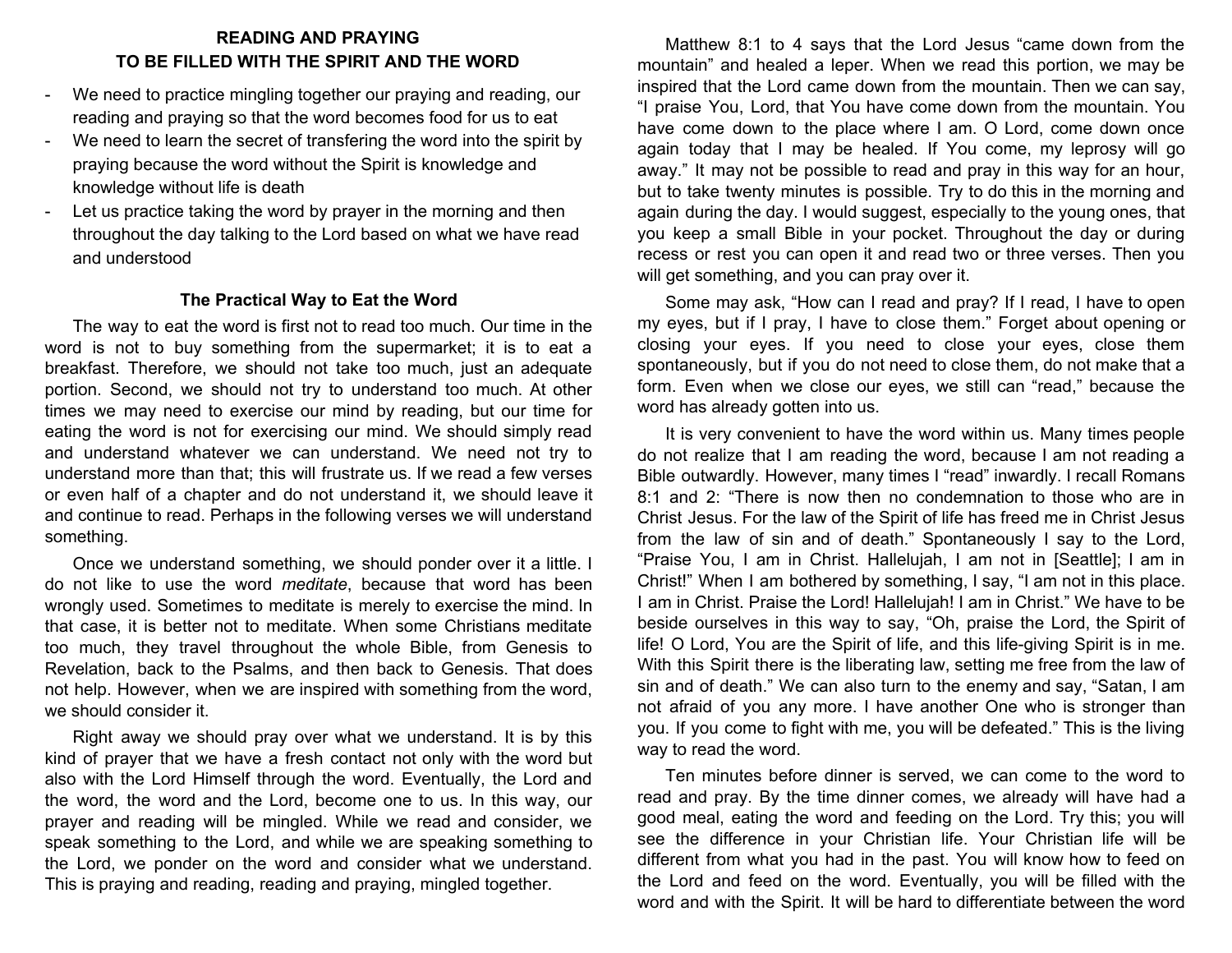and the Spirit. In Colossians 3:16 the word of Christ fills us, but in Ephesians 5:18 we are filled in spirit. These two—the word and the Spirit—are one. When we are filled with the word, we are filled with the Spirit.

It is wrong to be filled with the word but not with the Spirit. Do not forget this formula: "The word without the Spirit is knowledge. Knowledge without life is death. When death becomes old, it has a stench." Always reading without eating, without praying, merely amasses knowledge in letters. The letter kills (2 Cor. 3:6), and death brings its stench. Therefore, we have to transfer the word into the Spirit. Whenever we have the Spirit, we have life, and when we have life, we have a sweet fragrance. The sweet odor of Christ will constantly spread within us (2 Cor. 2:15). The secret, the key, is to transfer the word to the Spirit by praying. This does not mean that we should not read and study the word to gain knowledge. We all need to do this, just as we need to go to the supermarket to buy groceries and store them up. However, that is not all. We need to eat.

We may know much about the Bible, but how much have we eaten? This is the problem among Christians. We are not accustomed to eating, so we must now learn how to do it. This is why I have a burden to stress the matter of our eating. If someone does not have the desire to eat, he is sick. Only sick people do not have an appetite. Such a one must pray that the Lord would cure him. Healthy Christians, however, must practice to eat. Even if you feel you are clear about this, you still need more practice.

Psalm 35:1 and 2 say, "Strive, O Jehovah, with those who strive with me; / Battle against those who battle against me. / Take hold of buckler and shield, / And rise up as my help." It is not very easy to apply a passage like this, except if under the Lord's sovereignty we have a case like the psalmist's. If we do not have such a case, we need not apply these two verses to ourselves. We should not try to force anything. If there is something in verses like these to digest, then we can digest it. Otherwise, we can simply go on to the following verses. There is no need to get something from every verse. The Bible is very rich; if we continue to read, we will get something eventually. It might be that on one morning we receive nothing from a particular passage, but a few months later when we have the need, the Spirit will bring it back to our understanding. At that time we can pray in a better way.

When we eat physical food, we should not swallow it too quickly. We have to chew it for a certain amount of time. In the same way, when we read and pray with the word, we should not read too quickly, and neither

should we compose formal prayers. We simply should read and talk to the Lord in a spontaneous way. When I was young, I was very religious. Whenever I prayed, I felt I had to kneel down and speak properly. This was too religious and formal. Later I realized that the Lord does not honor this. Rather, He honors that we know how to contact Him and eat Him. On the one hand, we should not be light, loose, and wild, but on the other hand, we should forget about formality and religion and simply be spontaneous. Sometimes we may read the word in the garden or in the car, sometimes we may sit to read and speak to the Lord, and at other times we may have to kneel down to read and speak to the Lord. We simply should contact the Lord by talking with Him in a very spontaneous way, yet in the spirit, to absorb Him by reading and praying, that is, by talking to the Lord based on what we have read and understood.

If we try to do this, we will see the difference in our Christian life. Many problems will be solved spontaneously by this kind of eating, because we will digest many spiritual "vitamins" that deal with the problems and swallow up death. There are many problems that we cannot solve and that no one can help us to solve. Likewise, there are many questions that no one can answer for us. However, simply by feasting on the Lord in this way, the inner supply and nourishment will take care of all our problems. The nourishment will solve the problems. The vitamins will meet the need and kill the germs.

At one time I felt that I had a problem with my eyes. By the evening time it was hard for me to see or to read. When I contacted an eye specialist, he told me that I needed to eat something with vitamin A...The problem was not that I could not see; the problem was that I was short of vitamin A. In the same principle, many problems in our Christian life are due to one thing—we are short of Christ. I do not mean that we are short of the knowledge of Christ. We may have too much knowledge of Christ. We are short not of the "prescription" but of the "vitamin" itself. We simply need to take more Christ. Then we will be well. Do not argue with this; simply go to try it. Then you will be thankful for this word. (*Enjoying Christ as the Word and the Spirit through Prayer,* Chapter 6)

## **Fellowship Questions:**

- 1. What are some practical ways for us to take the word not primarily for knowledge but as food? Practice reading and praying some verses in this way.
- 2. What challenges have we faced when we tried to pray over the word? What has helped us overcome some of these challenges?